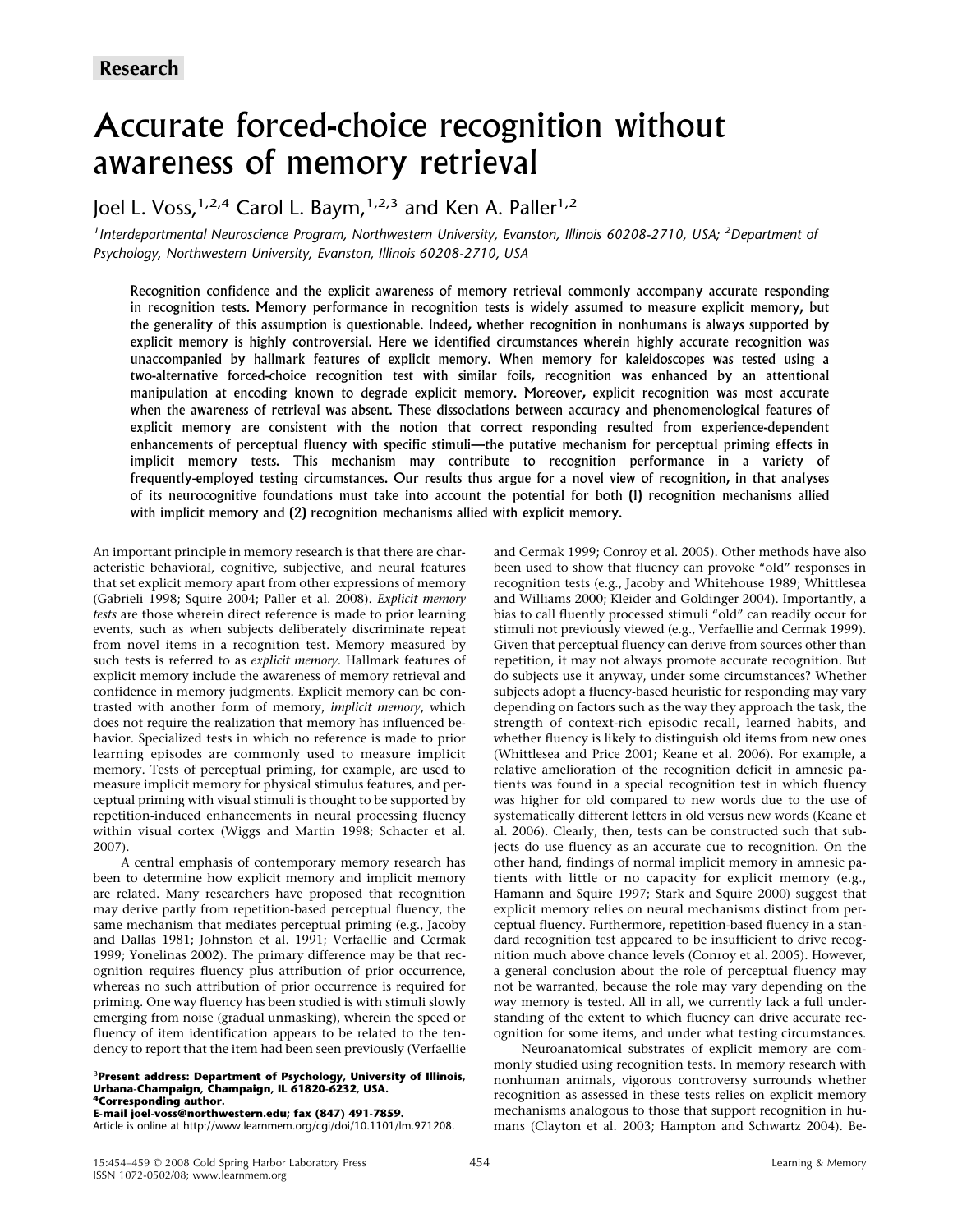

**Figure 1.** Schematic representation of encoding and retrieval conditions. Icons show the two possible button-press responses for each trial, with correct responses highlighted in green. Subjects encoded kaleidoscopes with either full attention or with divided attention. With divided attention, participants performed an auditory one-back task with odd/even judgments to spoken numeric digits. The recognition-testing format was either two-alternative forced-choice or yes-no. A within-subjects factorial design was used to assign the study and test conditions to the four study-test blocks, in counterbalanced order.

cause the animals cannot verbally communicate subjective features of memory, some of the hallmark features of human explicit memory, such as the awareness of remembering and metamemory expressions of recognition confidence, are difficult to verify.

We sought to determine whether there are circumstances in which human recognition is supported by memory processes that are aligned with implicit memory and that do not entail

these hallmark features of explicit memory. We utilized kaleidoscope stimuli such that verbal encoding and retrieval strategies that typically foster response confidence and retrieval awareness were ineffective. To potentially implicate explicit memory, attentional resources during encoding were manipulated, based on prior findings that reduced attention leads to reduced explicit memory, including both *recollection,* wherein pertinent details from initial stimulus presentation are retrieved, and *familiarity*, wherein a feeling of recognition occurs without specific episodic retrieval (Mulligan 1998; Rajaram et al. 2001; Yonelinas 2001; Curran 2004). Although it might be argued that we used atypical recognition testing circumstances, the properties of our memory tests were similar to those of recognition tests often given to nonhuman animals; stimuli were nearly meaningless and not likely to be remembered using verbal strategies. We hypothesized that the properties of recognition memory in these circumstances would be suitable for determining whether forced-choice recognition can be accomplished via mechanisms distinct from those commonly thought to support explicit memory. This approach is thus aimed at understanding the full range of neurocognitive processes that can support recognition memory.

# Results

In Experiment 1, recognition memory for kaleidoscope stimuli was probed using two test formats (Fig. 1). Recognition accuracy was robustly influenced by whether encoding occurred under full attention or during the concurrent performance of a working-memory task that required odd/even judgments on spoken digits. This effect of attention at encoding on memory performance (Fig. 2A) varied systematically with test format, as indicated by a crossover interaction  $(F_{(1,23)} = 36.1, P < 0.001)$ . The drastic reduction in yes-no performance to nearchance levels for divided compared to full attention  $(t_{(2,3)} = 3.9, P < 0.001)$  clearly implicates explicit-memory processes.

Strikingly, memory was significantly improved for encoding with divided compared to full attention when recognition was tested using the forced-

choice format  $(t<sub>(23)</sub> = 4.0, P < 0.001)$ . This improvement is the opposite of what would be expected if explicit memory were driving performance. This pattern of results is therefore suggestive of a mechanism operative for forced-choice performance that is distinct from the explicit-memory processes operative for yes-no recognition.

To determine the metamemory concomitants of this unusual increase in memory accuracy with poorer encoding, we



Figure 2. Memory accuracy varied with study-phase attentional resources, test format, and metamemory judgments. (*A*) Forced-choice and yes-no performance were differentially affected by divided attention during encoding in Experiment 1. Asterisks indicate that recognition sensitivity (*d*) was significantly above chance (higher than zero, *P* < 0.05). (*B*) A similar pattern of recognition results was obtained in Experiment 2. (*C*) Trial breakdown for Experiment 2 is shown according to whether there was some degree of explicit-memory confidence (EM+) versus no explicit-memory confidence (EM-), computed separately for each encoding condition and test condition. (*D*) Recognition accuracy for Experiment 2 is shown, computed separately for each metamemory condition (EM+ or EM-, as in *C*), encoding condition, and test condition (percent correct for forced-choice and for old items in yes-no tests). Bars indicate mean and error bars indicate SEM.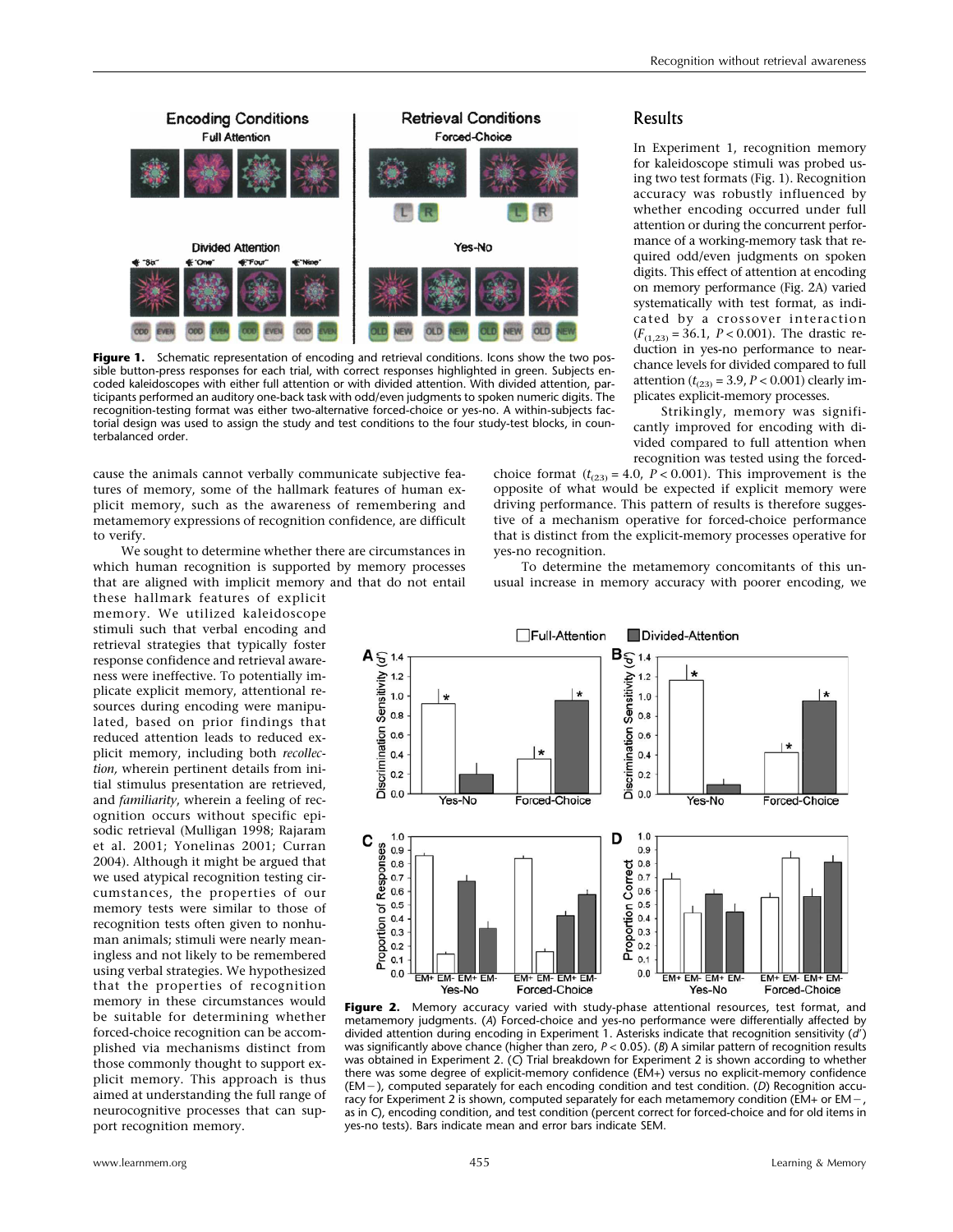**Table 1. Mean recognition scores as proportion correct for each condition**

|                       | <b>Forced-choice</b><br>recognition | Yes-no recognition |            |
|-----------------------|-------------------------------------|--------------------|------------|
|                       |                                     | Old                | New        |
| Experiment 1          |                                     |                    |            |
| <b>Full-attention</b> | 0.59(0.03)                          | 0.66(0.03)         | 0.65(0.04) |
| Divided-attention     | 0.72(0.03)                          | 0.51(0.02)         | 0.56(0.03) |
| Experiment 2          |                                     |                    |            |
| Full-attention        | 0.61(0.03)                          | 0.66(0.04)         | 0.74(0.03) |
| Divided-attention     | 0.73(0.03)                          | 0.50(0.03)         | 0.53(0.03) |
| Experiment 3          |                                     |                    |            |
| <b>Full-attention</b> | 0.72(0.03)                          | 0.59(0.02)         | 0.72(0.02) |
| Divided-attention     | 0.69(0.03)                          | 0.55(0.02)         | 0.63(0.03) |
| <b>Experiment 4</b>   |                                     |                    |            |
| <b>Full-attention</b> | 0.66(0.03)                          |                    |            |
| Divided-attention     | 0.61(0.03)                          |                    |            |

SEM in parentheses.

administered the same recognition tests to another group of subjects who were required to introspectively assess the awareness of recognition on each test trial (Experiment 2). Ratings on a three-point confidence scale were collapsed into two categories that indicated the presence of subjective explicit memory (EM+) or the absence of subjective explicit memory (EM-). Figure 2B shows that the pattern of recognition performance from Experiment 1 was replicated, with the same crossover interaction between attention at encoding and test format  $(F_{(1,23)} = 68.7)$ , *P* < 0.001). Divided compared to full attention at encoding yielded a reduction in yes-no performance  $(t_{(23)} = 6.6, P < 0.001)$ and an increase in forced-choice performance  $(t_{(23)} = 4.0)$ , *P* < 0.001). This novel pattern of results was thus highly reliable (the same effects of attention at encoding appeared in these two experiments as well as in a pilot study with another group of subjects, when attention was manipulated between groups to yield the same crossover interaction  $[F_{(1,18)} = 39.2, P < 0.001]$ ).

Metamemory findings provided an additional empirical dimension in Experiment 2 (Fig. 2C). Consonant with prior findings (Yonelinas 2001; Curran 2004), a downward shift in recognition confidence was apparent following divided compared to full attention in both tests  $(F_{(1,23)} = 75.8, P < 0.001)$ . In other words, EM+ responses became less prevalent with divided attention. This shift was more pronounced for the forced-choice compared to the yes-no format  $(F_{(1,23)} = 21.6, P < 0.001)$ .

It may seem counterintuitive that attentional load at study simultaneously decreased forced-choice recognition confidence and increased accuracy. However, this pattern makes sense when considering forced-choice accuracy as a function of confidence level; accuracy was maximal when subjects thought they were guessing (Fig. 2D). Forced-choice accuracy was significantly higher for EM – trials than for EM+ trials  $(t_{(23)} = 3.2, P = 0.004)$ . Thus, attentional load at study led to improved forced-choice recognition because it amplified the number of guess trials, and in those trials forced-choice accuracy was remarkably high.

In the yes-no test, the attentional load reduced both accuracy and confidence. In keeping with the intuitive notion that accuracy and confidence should go together, yes-no accuracy was highest for EM+ responses (Fig. 2D). The relationship between yes-no accuracy and confidence was assessed by subjecting proportion-correct scores to an ANOVA with three factors: repetition (old/new), encoding condition (divided/full attention), and confidence (EM+/EM –). A main effect of confidence ( $F_{(1,23)} = 61.9$ , *P* < 0.001) indicated that accuracy decreased along with confidence for both old and new items and for both encoding conditions (no other main effects or interactions reached statistical significance). Within each confidence level, recognition accuracy

did not differ as a function of attentional load at encoding (forced-choice  $F_{(1,23)} = 0.36$ , not significant [ns]; yes-no  $F_{(1,23)} = 0.18$ , ns), showing that metamemory judgments indexed memory abilities to the same degree across all conditions.

Unlike yes-no recognition, accurate forced-choice recognition was supported primarily by EM- responses, when explicit memory—from the subject's point of view—was completely absent. The benefit of divided-attention encoding on forced-choice performance can therefore be attributed to the deleterious effect of this manipulation on explicit memory.

Recognition sensitivity (d') scores were used in these analyses so that performance in yes-no and forced-choice tests could be directly compared (Macmillan and Creelman 2005). The same patterns of effects described herein were also clear in hit rates (Table 1). Differences in sensitivity between yes-no and forcedchoice tests were not due to differences in the bias to respond "old"  $(c)$ , because  $c = 0$  on forced-choice tests and  $c$  did not differ from zero on yes-no tests (Experiment 1, full attention mean = -0.02, divided attention mean = 0.07; Experiment 2, full attention mean =  $0.11$ , divided attention mean =  $0.05$ ;  $t_{(23)} \leq 1.3$ , ns in all cases). Even though response bias was similar, there are several disparities between yes-no and forced-choice format tests that complicate direct comparisons between overall performance levels (Bayley et al. 2008), including differences in study/test delays, order of targets and foils, and the setting of response criteria for recognition decisions. Our interpretations, however, turn on the findings from the forced-choice test, not on the contrast between the two types of test.

Notably, recognition responses in Experiments 1 and 2 were made ∼2 sec after stimulus onset, so there was moderate but not severe time pressure. Also, the perceptual similarity of targets and foils was extremely high. Both of these design features were intended to limit the influence of explicit memory on recognition. In Experiments 3 and 4 we altered these parameters in order to probe boundary conditions for our novel findings.

Experiment 3 was identical to Experiment 1 except that kaleidoscopes remained on the screen until recognition responses were made, and subjects were encouraged to respond at their leisure and to carefully evaluate the two choices before responding. We hypothesized that contributions from explicit memory would be enhanced to the extent that subjects attempted to engage in effortful memory search and evaluation. Response time averaged 7.5 sec and did not differ significantly as a function of test format, encoding condition, repetition (old vs. new for yesno tests only), or accuracy (*P* > 0.19 for all ANOVA main effects and interactions). Figure 3A shows that performance in both yesno and forced-choice tests declined with divided attention



**Figure 3.** No evidence for contributions from the novel recognition process to performance in Experiments 3 and 4. (*A*) In Experiment 3, time pressure was not imposed. Recognition accuracy was reduced by divided attention at encoding for both forced-choice and yes-no tests. (*B*) In Experiment 4, forced-choice performance with targets paired with noncorresponding foils was marginally reduced by divided attention at encoding. Bars indicate mean and error bars indicate SEM*.*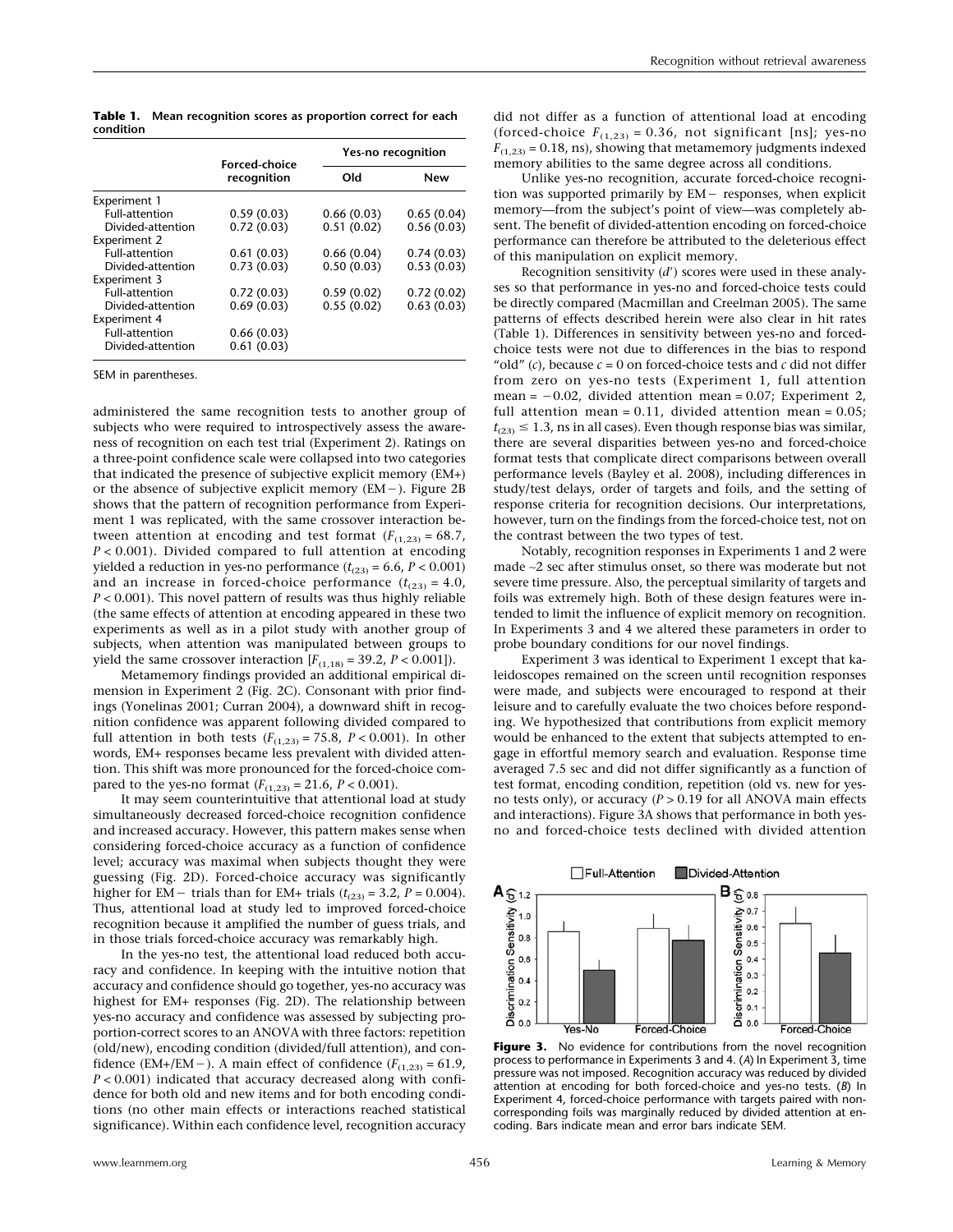$(F_{(1,23)} = 5.0, P = 0.04,$  nonsignificant test-type interaction,  $F_{(1,23)} = 1.35$ .

Experiment 4 was composed of two additional study-test blocks with forced-choice format tests following Experiment 3. In these blocks, encoding and test parameters were identical to those in Experiment 1 (including time pressure), except that the 10 targets and 10 foils were paired such that each target appeared with a foil other than the corresponding foil. Previous experiments with visual scenes have shown that mismatched target/foil pairings can lead to reduced accuracy with greater confidence compared to more perceptually similar target/foil pairs (Tulving 1981; Dobbins et al. 1998). We thus hypothesized that randomly assigning targets and foils would decrease recognition accuracy overall. Furthermore, we reasoned that this manipulation would enhance the utility of explicitly retrieving specific details from the encoding phase. Recognition accuracy was numerically worse for divided compared to full attention (Fig. 3B), although this trend did not reach statistical significance  $(t<sub>(23)</sub> = 1.2, ns)$ . Thus, there was no evidence that the novel recognition mechanism contributed to performance in either Experiment 3 or Experiment 4.

# **Discussion**

Recognition memory was assessed using procedures designed specifically to facilitate responding in the absence of explicit memory. Recognition tests were constructed using pairs of kaleidoscope stimuli exhibiting a high degree of visual similarity between the two members of each pair. It was thus difficult to discriminate targets from foils based on color or other perceptual features, or based on conceptual content. Moderate pressure to make responses quickly further discouraged reliance on explicit memory. Each experiment included a manipulation to reduce attention at encoding. In contradistinction to the robust explicitmemory disruption generally found with this manipulation, we found that forced-choice recognition accuracy was enhanced by reduced attention at encoding. The fact that yes-no recognition was less accurate following divided-attention encoding compared to full-attention encoding shows that our manipulation of attention at encoding can produce the typical effect on later memory, and also substantiates the notion that the yes-no test measured standard explicit-memory processing.

Importantly, responses in the forced-choice test were highly accurate when explicit memory was introspectively absent (Experiment 2). Given this dissociation between memory accuracy and metamemory, and the unusual relationship between forcedchoice recognition and attention at encoding, we infer that novel recognition-memory processes supported accurate forced-choice performance.

Upon debriefing, subjects often reported finding the kaleidoscope memory tests very difficult. Nevertheless, unusually high recognition accuracy—over 80% correct, on average—was found when people thought they were unable to retrieve information sufficient to make anything more than a guess (EM responses in Experiment 2). This dissociation between accuracy and first-person experience is reminiscent of several phenomena in neuropsychology. For example, patients with blindsight are sometimes able to make accurate two-alternative visual discrimination judgments when they claim to be unable to see the stimuli in question (Weiskrantz et al. 1995). Similar phenomena have been demonstrated in healthy subjects (Lau and Passingham 2006) and in monkeys (Cowey and Stoerig 1995). Here, we found that people had remarkably good recognition abilities when conscious memory retrieval apparently failed.

We speculate that the novel recognition mechanism was composed of a memory influence based on perceptual fluency of the variety that normally supports performance on tests of perceptual implicit memory. Repeat items may be selected in forcedchoice tests because the fluency with which they are perceived is systematically greater than that of the corresponding novel items. This cue to recognition is effectively eliminated in yes-no tests because targets are not presented together with corresponding foils. Although the forced-choice test with two nearly identical stimuli on each trial appears highly difficult to subjects, this test affords a special opportunity for subtle differences in perceptual fluency to drive accurate recognition, particularly in the absence of strong explicit memory. Further comparisons across a variety of testing circumstances, including implicit memory testing, will be helpful for understanding how perceptual fluency influences memory performance.

We suggest that explicit memory in our experiments was reduced by divided attention at encoding whereas implicit memory may have been unaffected or only mildly reduced. In prior studies, divided attention during encoding has been found to disproportionately influence explicit memory compared to implicit memory. Indeed, priming is often unaffected by divided attention despite marked reductions in explicit memory (e.g., Mulligan 1998). Other studies have indicated that divided attention reduces priming to a far lesser extent than explicit memory (e.g., Rajaram et al. 2001). These relationships concern implicit memory for perceptual stimulus attributes (perceptual priming), whereas conceptual priming is reduced by divided attention to a similar extent as explicit memory (Mulligan 1998; Light et al. 2000). Moreover, behavioral estimates of explicit familiarity are reduced by divided attention, but to a lesser extent than estimates of explicit recollection (Yonelinas 2001). Although it may be tempting to assume that implicit memory was strengthened by divided-attention encoding in our experiments, such an assumption is not necessary to explain enhanced performance for this condition. Rather, we postulate that subjects tended to engage different strategies in divided- and full-attention conditions and so relied on different processes to drive recognition responding. The potential for conscious access to relevant information from study episodes was presumably much less following divided-attention encoding, and guessing was more common. Is it possible that memory processes that typically support priming in implicit memory tests were operative when subjects felt they were guessing? The EM- trials identified in Experiment 2 may be diagnostic of a novel recognition mechanism wherein high recognition accuracy is achieved with negligible confidence. The finding that accuracy for EM  $-$  trials was very similar for the two attention conditions is consistent with the notion that recognition responding was driven by perceptual implicit memory to the same extent regardless of level of attention at encoding. Given that the prevalence of EM – trials increased with divided attention, under these circumstances subjects may have preferentially relied on a fluency-based strategy that does not entail awareness of remembering.

A related way to explain our novel findings is to speculate that accurate recognition after divided-attention encoding reflects familiarity memory. Indeed, forced-choice recognition tests with highly similar foils are known to encourage strategies of assessing the relative strength of familiarity signals engendered by each stimulus (Aggleton and Shaw 1996; Khoe et al. 2000; O'Reilly and Rudy 2000; Holdstock et al. 2002; Yonelinas 2002; Bastin and Van der Linden 2003; Westerberg et al. 2006). Nonetheless, disentangling neural signals of familiarity memory versus implicit memory is difficult because during recognition testing both can occur concurrently (Paller et al. 2007). Given that familiarity is characterized as relatively rapid and automatic compared to recollection (Yonelinas 2002), it is conceivable that familiarity was preferentially involved in our experiments because of the pressure to respond quickly. It is thus important to be clear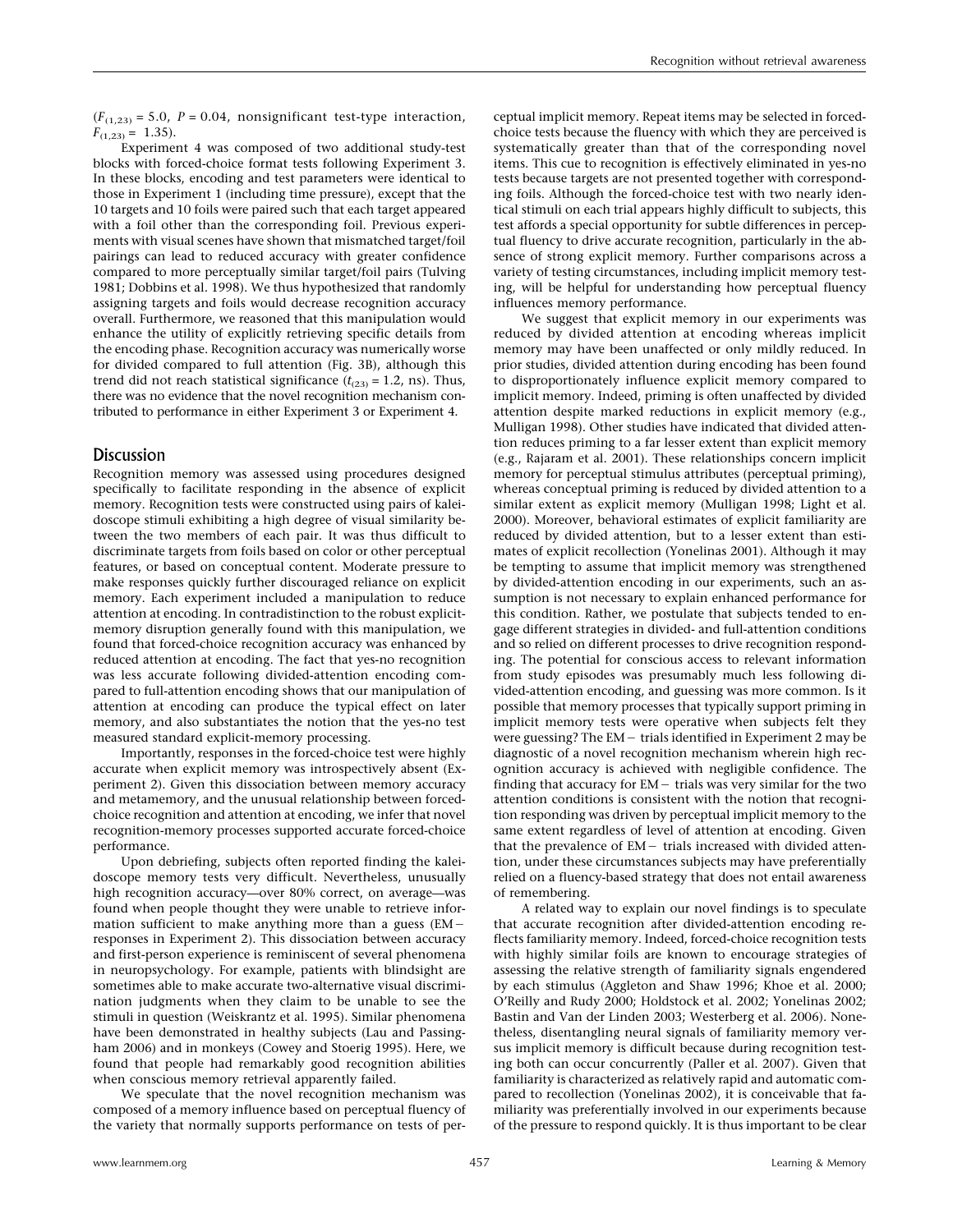about how we conceptualize familiarity memory. Familiaritybased recognition is taken as an instance of explicit memory because familiarity responses entail the awareness of memory retrieval (e.g., "this stimulus feels familiar in that it seems like it must have been shown to me earlier"). If, on the other hand, familiarity-based recognition responses are conceived of as independent of conscious feelings of familiarity, then familiarity could transpire either in conjunction with or in the absence of the subjective experience of recognition. However, we would advocate for reserving the term *familiarity* for recognition experiences closely tied to the conscious experience of familiarity, consistent with the most common usage of this term. Given that the novel recognition mechanism observed here was coupled more closely with negligible recognition confidence than with any higher level of recognition confidence, we infer that it is not allied with familiarity memory. Rather, recognition was likely to have resulted from perceptual fluency without any phenomenological awareness of recognition, perhaps the very same fluency process that can lead to priming in perceptual implicit memory tests.

Despite the restricted testing parameters examined in the present experiments, our results indicate that recognition can be supported by memory processing dissimilar to explicit memory when (1) elaborative conceptual encoding is minimal; (2) manipulations that reduce explicit memory are employed; (3) memory for spatiotemporal features of the learning episode are unhelpful for choosing the correct answer; and (4) forced-choice responses are made quickly or automatically. Similar inverse relationships between recognition confidence and recognition accuracy have been identified in memory for visual scenes (Tulving 1981; Dobbins et al. 1998), although these studies did not find evidence that accurate responding occurred without awareness of memory retrieval. Other results have also suggested that perceptual fluency is most likely to influence recognition when explicit memory strength is minimal (Johnston et al. 1991; Tunney and Fernie 2007).

Some patients with memory disorders have exhibited preserved recognition in forced-choice tests using targets and foils with high perceptual similarity (Holdstock et al. 2002; Westerberg et al. 2006). Likewise, recognition performance in monkeys can be unimpaired after hippocampal lesions (Baxter and Murray 2001). In both cases, recognition was presumably guided more by perceptual information than by conceptual information. Other findings from monkeys and humans have been taken as support for the hypothesis that recollection relies on the hippocampus whereas familiarity relies on the adjacent medial temporal cortex (Aggleton and Brown 2006). However, some evidence speaks against this dichotomy by indicating that the human hippocampus is critical for both recollection and familiarity (Wixted and Squire 2004; Wais et al. 2006; Squire et al. 2007). The validity of a simple dichotomy is further weakened by the present findings, which indicate that forced-choice performance in some circumstances may not be driven solely by explicit-memory processing.

Nonhuman animals commonly provide model systems for probing the neuroanatomical substrates of what is considered to be explicit (or "episodic-like") memory (Aggleton and Pearce 2002; Squire et al. 2004). The validity of this approach depends on close connections between corresponding memory functions across species. Unlike humans, nonhuman animals must undergo extensive training on the tasks used to probe memory, thus allowing them to discover optimal performance strategies to maximize rewards. The present findings are in keeping with the proposition that some neuroscience experiments attempting to model explicit memory in animals might not actually be scrutinizing explicit memory (Clayton et al. 2003; Hampton and Schwartz 2004), in that our results indicate that forced-choice recognition tests for stimuli of low conceptual content might not scrutinize explicit memory in humans. Future studies of recognition in both humans and nonhuman animals will be strengthened to the extent that they account for the multiple memory processes that can drive accurate forced-choice recognition, including those in the category of explicit memory as well as those in the category of implicit memory.

# Materials and Methods

### Experiment 1

Visual stimuli included 80 kaleidoscope images divided into 40 perceptually similar target/foil pairs (Fig. 1). Each pair was created by initially overlaying three hexagons, each of a different color (four different sets were created, each with unique colors). Each hexagon was then altered by three rounds of side bisection and deflection at a random direction (up to 10° different for each member of a target/foil pair). For each pair, one image was randomly selected as target for each subject. An additional 16 kaleidoscopes were used as fillers. Stimuli subtended 4°–6° of visual angle and were presented on a black background.

Subjects ( $N = 24$ , ages 18–22 yr, 13 male) performed four study-test blocks wherein they encoded kaleidoscopes and then discriminated repeat images (targets) from novel images (foils). At study, 14 kaleidoscopes were presented for 2000 msec, one every 3500 msec. In each block, all kaleidoscopes had the same three colors. Primacy and recency effects were reduced by not testing the first two and last two study-phase kaleidoscopes (fillers). At test, 10 targets were mixed with 10 corresponding foils.

A within-subject factorial design was used with two studyphase conditions and two test-phase conditions (order of conditions counterbalanced across subjects). Subjects were neither informed of the test order nor the total number of blocks, such that the format of the upcoming test could not be determined during encoding.

Encoding was performed under divided attention (two blocks) or full attention (two blocks). Subjects attempted to memorize each kaleidoscope either with or without a concomitant one-back task, respectively. The task involved a random series of prerecorded spoken numeric digits, one presented when each kaleidoscope appeared. On each trial (except the first), subjects pressed a button to indicate whether the previous digit was odd or even.

Recognition was tested using a yes-no format (two blocks) or a forced-choice format (two blocks). In each yes-no trial, a kaleidoscope appeared for 2000 msec, with button choices to indicate "old" (target) or "new" (foil). In each forced-choice trial, a target/ foil pair appeared together for 2000 msec, with button choices to indicate the side of the target. The target was equally likely to appear on the left or right side. Subjects were required to respond immediately after images disappeared from the screen, thus imposing an effective response deadline of about 2 sec from stimulus onset. Response latency was monitored by the experimenter, and subjects were reminded to adhere to the deadline when necessary. After the response, there was a 1000-msec delay before the next trial. The total retention delay was ∼2 min.

## Experiment 2

Visual stimuli and procedures were identical to those in Experiment 1 with the following exceptions. Subjects (*N* = 24, ages 18– 25 yr, 10 male) were cued to report recognition confidence following every trial. (Subjects in each experiment had not participated in any of the previous experiments.) The cue to make a metamemory judgment appeared directly following the recognition response, and was composed of a display of a three-point confidence scale, which was intended to segregate memory with awareness from memory without awareness. The *high-confidence* button indicated confidence due to retrieval of specific details from the study phase supporting the recognition decision. The *low-confidence* button indicated recognition supported only by "a weak feeling of familiarity" with no details from the study phase retrieved. The *guess* button indicated "absolutely no feeling of memory" such that the stimulus "in no way felt 'old'." Subjects